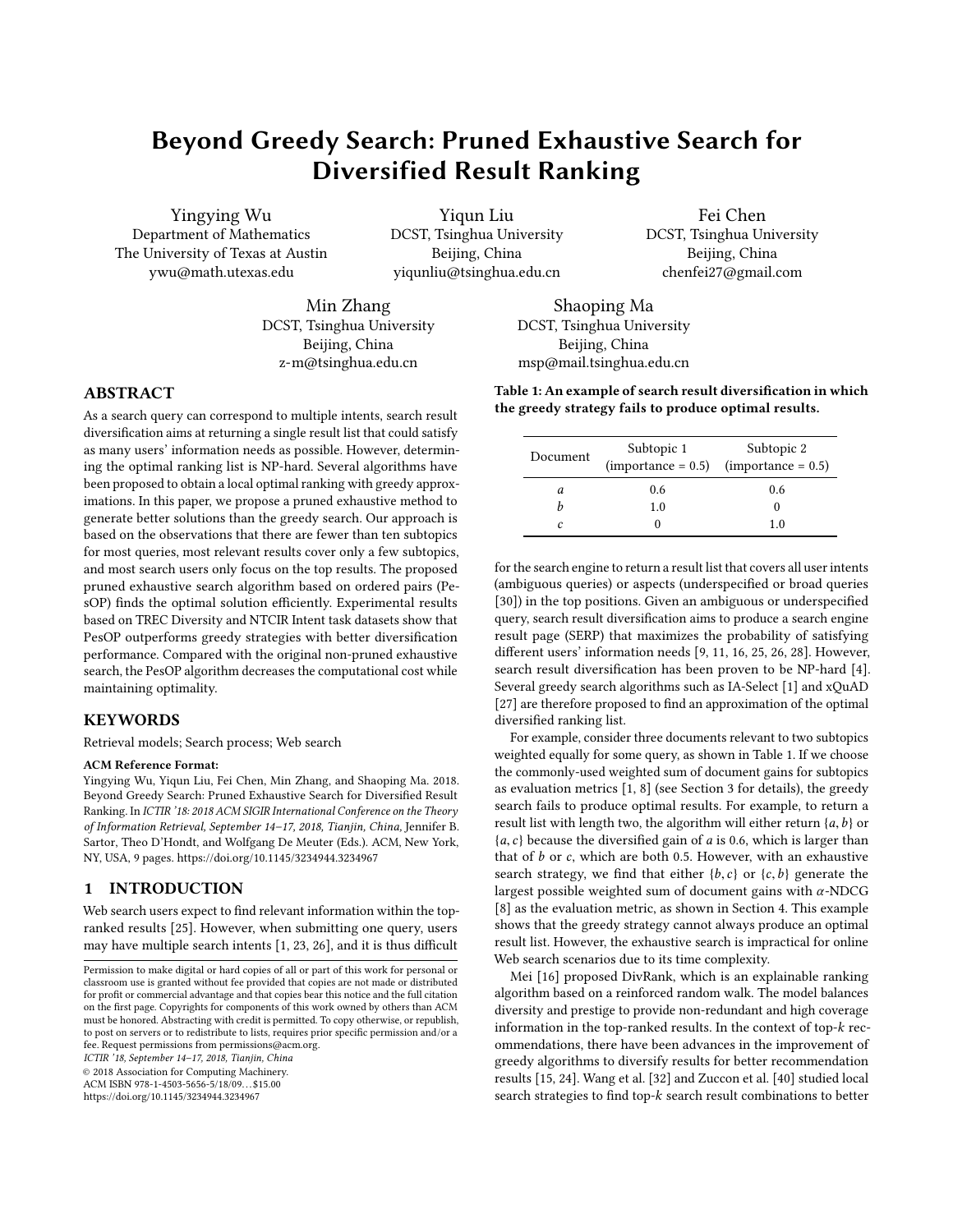satisfy users' information needs. However, these top-k recommendation strategies cannot be directly utilized to solve the diversified search problem because most of them diversify result combinations by taking the inter-result correlation into consideration. In top-k recommendation search problems, it is crucial to include novel results that are different from each other. In contrast, in diversified search formulation, result lists should be diversified to meet the information needs contained in different subtopics, thus generating result lists which best cover subtopics. Therefore, these strategies do not apply to search diversification. Hence, most research on diversified search such as TREC diversity and NTCIR Intent tasks still turns to greedy search strategies to generate diversified ranking lists. A recent FnTIR survey on search result diversification provides a complete discussion on this topic [\[29\]](#page-7-16).

To improve the performance of result diversification, we propose a search algorithm that produces better lists than the greedy search with improved computational efficiency compared to exhaustive search. The diversification problem is NP-hard [\[4\]](#page-7-9); fortunately, a large proportion of documents are relevant to only one subtopic. Take the TREC Web Diversity and NTCIR Intent datasets as an example; only about 27% of retrieved documents are relevant to more than one subtopic, as discussed in Section 4. Therefore, a majority of candidate documents can be easily put into several sets of ordered pairs (see Definition 4.1) reflecting their relative orders in the optimal diversified result list. Rather than performing an exhaustive search on all ordered pairs in a set, effective pruning can be used to remove all the branches contradicting the determined ordered pairs. Following this idea, we propose a pruned exhaustive search algorithm based on ordered pairs (PesOP). The main contributions of this paper are as follows:

- (1) We show that a large proportion of documents are relevant to only one subtopic, and prove that narrow subtopic coverage leads to more ordered pairs, which offers an opportunity to improve the efficiency of the exhaustive search in practice.
- (2) We propose a pruned exhaustive search algorithm that exploits the above observation, leading to optimal diversified ranking with improved performance.
- (3) Experiments on TREC and NTCIR collections show that the new search strategy produces better rankings than the greedy search, and the new strategy has improved computational efficiency compared to exhaustive search.

The rest of this paper is organized as follows: Section 2 reviews related work on diversification algorithms, Section 3 shows preliminary aspects of this study, Section 4 provides observations based on TREC and NTCIR datasets, Section 5 presents the PesOP algorithm, Section 6 reports experimental results and provides corresponding analysis by comparing PesOP with different search strategies, and Section 7 presents conclusions and directions for future work.

# 2 RELATED WORK

Given an ambiguous or underspecified query, search result diversification aims to produce a SERP that maximizes the probability of satisfying a general user's information needs. Existing strategies for search result diversification can be classified based on whether the adopted aspect representation is explicit or implicit, where the former has an explicit subtopic list provided.

# 2.1 Implicit Diversification Strategy

Implicit diversification does not require a pre-defined subtopic list [\[27\]](#page-7-10). Novelty-based diversification methods [\[34,](#page-7-17) [35\]](#page-7-18) select the document that introduces the most novelty. A typical example is the maximal marginal relevance (MMR) method [\[3\]](#page-7-19), which iteratively selects one document that is most relevant to the query and least similar to the documents already selected. Wang et al. [\[32\]](#page-7-14) proposed a diversified search framework based on the portfolio theory that ranks results according to both relevance and variance. Some researchers use topic models to partition the candidate documents into clusters [\[14\]](#page-7-20), and the importance of clusters is then adopted in the diversified ranking process with an MMR-like strategy.

To improve the efficiency of comparison among different documents in the non-diversified ranking list, several methods are proposed. For instance, a novelty-based diversification is modeled as a similarity search problem in a metric space [\[13\]](#page-7-21). In the study, three different kinds of strategies (pivoting-based, clustering-based, and permutation-based) are compared on the TREC Web track data. Implicit aspects are extracted with relevance modeling and topic models, then documents in each aspect are selected and added to the final ranking list [\[5\]](#page-7-22).

## 2.2 Explicit Diversification Strategy

Explicit diversification relies on a list of subtopics corresponding to the possible search intents or aspects for a query. Given a list of possible subtopics (or sub-intents, which are weighted according to their popularity or importance) for a particular ambiguous or broad query, search result diversification can be cast as a maximum coverage problem [\[1\]](#page-7-1) and hence is NP-hard. Therefore, most existing research efforts use a greedy algorithm to obtain an approximation.

While an approach can exploit a manually constructed subtopic list, several studies [\[27,](#page-7-10) [34,](#page-7-17) [35\]](#page-7-18) have tried to identify the subtopics automatically. The NTCIR Intent and IMine tasks explicitly address this problem [\[26,](#page-7-3) [31\]](#page-7-23). Based on the generated subtopic list, the IA-Select [\[1\]](#page-7-1), PM-2 [\[10\]](#page-7-24), and xQuAD [\[27\]](#page-7-10) algorithms select documents at each iteration with the highest diversified gain value, which is a weighted sum of gain for each subtopic. Although the principle is closely related to the novelty search algorithms [\[38,](#page-7-25) [39\]](#page-7-26), an important difference is that the novelty search algorithms try to avoid redundancy among the selected documents, whereas the IA-Select, PM-2, and xQuAD algorithms aim to maximize the coverage of users' information needs [\[12\]](#page-7-27). Furthermore, Wu et al. [\[33\]](#page-7-28) found that the subtopic distribution of result lists retrieved by explicit diversification algorithms deviates from the actual user intention distribution due to the objective function of the diversification problems.

The election-based diversification approach [\[10\]](#page-7-24) considers the popularity of subtopics underlying a query. In each iteration step, it determines which subtopic is most important to be covered and then selects the document that is most relevant to this particular subtopic. Because a result may be relevant to more than one subtopic, this algorithm combines the relevance to the most important subtopic and the relevance to other subtopics. The above studies usually focus on developing new selection criteria, while the selection process relies on greedy search, which tries to iteratively select one document that presents the highest gain according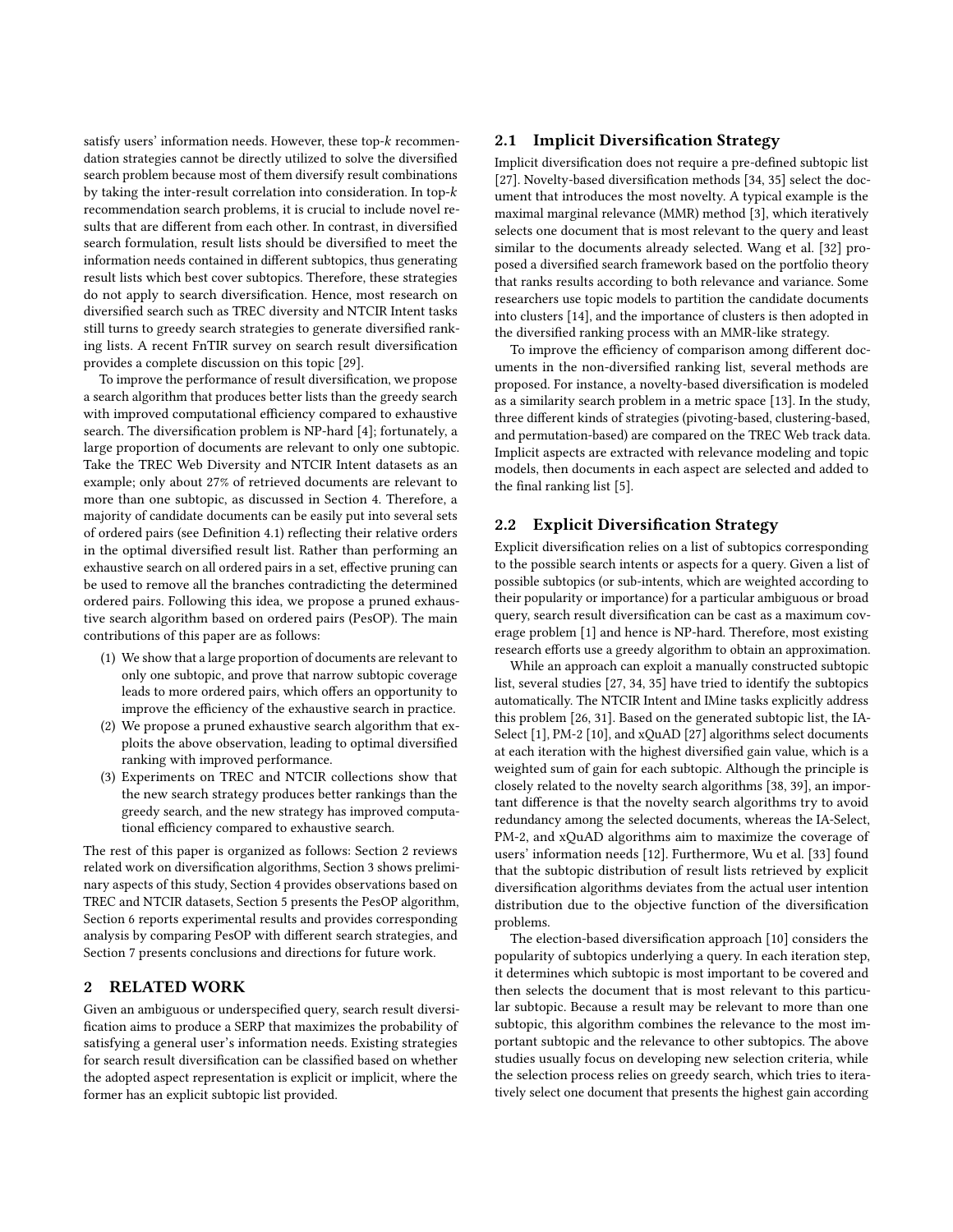to the selection function. Although there are some recent works in which researchers tried to replace the greedy search strategy with other solutions such as rank aggregation [\[19\]](#page-7-29), most existing works rely on the greedy approach and focus their efforts on how to better estimate the diversified gain produced by documents. For example, Capannini [\[2\]](#page-7-30) uses the similarity between documents in non-diversified ranking and documents in ranking lists generated by subtopics to re-rank the original non-diversified list. The reranking process, however, is also a greedy process. Both implicit diversification and explicit diversification require a better solution than the greedy search. As the exhaustive search is known to be intractable, our goal is to propose algorithms that can produce better results than the greedy search with reasonable time complexity. Our solution is to prune unnecessary search branches to reduce the computation time.

#### 2.3 Pruned Exhaustive Search

Exhaustive search is the problem-solving methodology that enumerates all possible candidates for the solution and checks whether each candidate satisfies the problem's statement. Although the exhaustive search is simple to implement, and will always find a solution if one exists, the number of candidates is prohibitively large for real-world problems. Therefore, some strategies are proposed to prune the search space by reducing the number of candidate solutions without compromising performance. For example, the alpha-beta pruning algorithm [\[21\]](#page-7-31) is widely used in machine playing of two-player games and seeks to decrease the number of nodes in the search tree. Other algorithms are also proposed to replace alpha-beta pruning with better efficiency without sacrificing accuracy, such as SCOUT [\[20\]](#page-7-32) and MTD-f [\[22\]](#page-7-33). Recently, Neumann proposed a pruning method for text localization and recognition in real-world images based on character sequence information [\[18\]](#page-7-34). Chapelle et al. [\[6\]](#page-7-35) studied the intent-aware search result diversification problem pruning branches according to the upper bound and lower bound for some set of candidates. Yu et al. [\[36\]](#page-7-36) developed efficient diversification algorithms with a similarity threshold-based pruning strategy. From a more theoretical approach, Yuan [\[37\]](#page-7-37) studied the diversified top-k clique search problem, where unpromising partial cliques are pruned to reduce the computational cost. There is also a survey on searching and pruning by Morrison [\[17\]](#page-7-38). In this paper, we focus on the explicit diversification strategy with a pre-defined list of subtopics for each ambiguous query topic.

#### 3 PRELIMINARIES

Given a query q and its set of subtopics  $C = \{s_1, \ldots, s_M\}$ , we can generate M ordered document lists with a retrieval system as the initial list, where each list  $D<sub>i</sub>$  contains documents ranked in decreasing relevance in the corresponding subtopic  $s_i$  for  $1 \le i \le M$ , and  $D = D_1 \cup \ldots \cup D_M$  stands for the set of all candidate result documents for a query. When a diversified result list S is considered to be optimal according to a certain evaluation metric, it means that S receives the highest score among all possible lists. Therefore, it is necessary to define a reasonable evaluation metric that is used to estimate the diversified gain generated from candidate documents.

A number of diversified evaluation metrics (e.g., NDCG-IA and MAP-IA [\[1\]](#page-7-1)) estimate the diversified gain of a candidate document

| <b>Input:</b> All retrieved documents $D$ , the required list length $L$ . |
|----------------------------------------------------------------------------|
| $1 S \leftarrow \emptyset$                                                 |
| 2 while $ S  < L$ do                                                       |
| 3 $d' \leftarrow \argmax_{d \in D \setminus S} G(d,  S  + 1, S)$           |
| 4 $D \leftarrow D \setminus \{d'\}\$                                       |
| $5 \quad S \leftarrow S \cup \{d'\}\$                                      |
| 6 end                                                                      |
| $7$ return $S$                                                             |
|                                                                            |

according to both its relevance to different subtopics and its position in the ranking list. Some other existing metrics further take into account the documents ranked higher than the current candidate (e.g.,  $\alpha$ -NDCG [\[8\]](#page-7-11), ERR-IA [\[7\]](#page-7-39),  $D#$ -NDCG [\[25\]](#page-7-0) and  $DIN#$ -NDCG [\[25\]](#page-7-0)). In general, the diversified gain of a document could be considered as a function of the document's relevance, the document's rank, and the influences from higher-ranked documents. Thus, the diversified gain for a certain document d in most diversified search evaluation metrics can be formulated as:

<span id="page-2-0"></span>
$$
G(d, r, S') = \sum_{s_i \in C} (w_i \cdot g_i(d) \cdot decay_i(S') \cdot decay(r)), \qquad (1)
$$

where C is the subtopic list of a query,  $w_i$  is the weight attributed to a subtopic  $\varepsilon$ ,  $a_i(d)$  is the gain value of the current document d for a subtopic  $s_i$ ,  $g_i(d)$  is the gain value of the current document d for intent  $s_i$ , is the set of documents intent  $s_i$ , r is the current ranking position, S' is the set of documents<br>ranked before d, a.(d) is the annotated relevance score of d to s. ranked before d,  $g_i(d)$  is the annotated relevance score of d to  $s_i$ ,<br>decay (S') is the decay factor derived from S' for subtonic sy and *decay<sub>i</sub>*(S') is the decay factor derived from S' for subtopic  $s_i$ , and *decay*(*r*) stands for the decays with respect to a result's ranking position *r*. In most existing metrics (e.g.  $\alpha$ -NDCC), decay(S') is ') is the decay factor derived from  $S'$  for subtopic  $s_i$ , and stands for the decays with respect to a result's rapking position r. In most existing metrics (e.g.  $\alpha$ -NDCG), decay<sub>i</sub>(S') is<br>defined as the number of documents in S' that are relevant to su defined as the number of documents in  $S'$  that are relevant to  $s_i$ .<br>We denote the documents ranked higher than the *l*-th document *d*. We denote the documents ranked higher than the  $l$ -th document  $d_l$ as  $S'_l$ , and then the score of list S can be computed by accumulating<br>the diversified gains of all d in S es the diversified gains of all  $d$  in  $S$  as

$$
Score(S) = \sum_{l=1}^{|S|} G(d_l, l, S'_l).
$$

Under different user behavior assumptions,  $G(d, r, S')$  can be tantiated in different forms, and this will lead to different diverinstantiated in different forms, and this will lead to different diversified ranking algorithms or evaluation metrics. For example, the function  $G(d, r, S')$  in IA-Select is defined as:

$$
G(d,r,S') = \sum_{s_i \in C} P(s_i|q) V(d|q,s_i) \prod_{d_j \in S'} (1 - V(d|q,s_i)),
$$

where the factors  $\prod_{d_j \in S'} (1 - V(d|q, s_i))$ ,  $P(s_i|q)$ , and  $V(d|q, s_i)$  $\frac{1}{q}$  correspond respectively to decay<sub>i</sub>(S'), w<sub>i</sub>, and  $q_i$ (d) in Equation<br>(1) Although IA-Select iteratively selects the document with the [\(1\)](#page-2-0). Although IA-Select iteratively selects the document with the highest score, it does not take into account the ranking position of the documents, thus the factor  $decay(r)$  is dropped.  $G(d, r, S')$  can<br>be instantiated with  $\alpha$ -NDCG as follows: be instantiated with  $\alpha$ -NDCG as follows:

<span id="page-2-1"></span>
$$
G(d, r, S') = \sum_{s_i \in C} J(d, s_i) (1 - \alpha)^{n_{i, S'}} / \log_2(r + 1),
$$
 (2)

where  $J(d, s_i)$  indicates whether d is relevant to a particular subtopic<br>s: (or a nugget as in [8]), the parameter  $n_i$  of stands for the num $s_i$  (or a nugget as in [\[8\]](#page-7-11)), the parameter  $n_{i,s'}$  stands for the num-<br>her of documents in  $S'$  that are relevant to signal  $\alpha$  represents ber of documents in S' that are relevant to  $s_i$ , and  $\alpha$  represents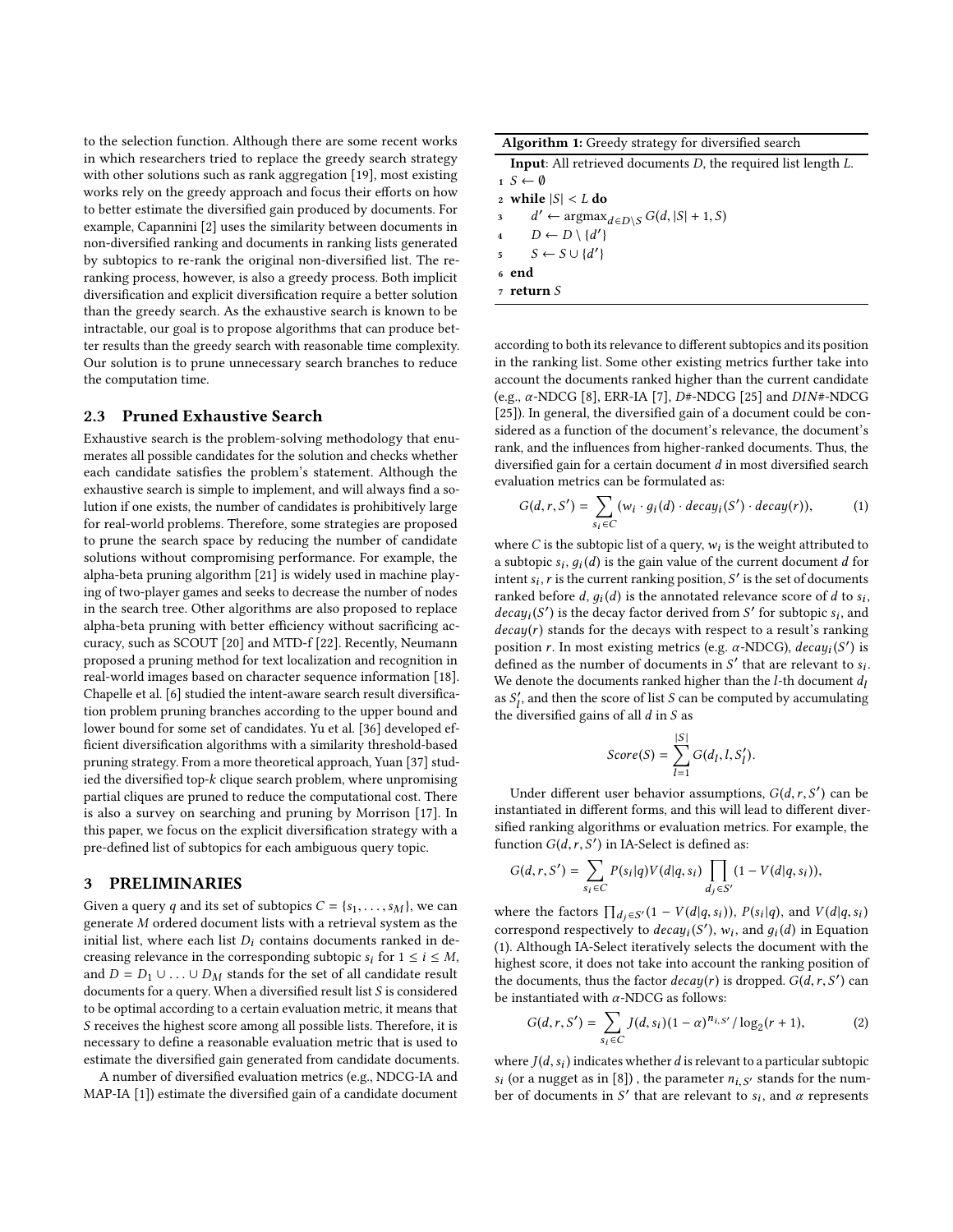the probability of an annotation error for documents annotated to be relevant.  $J(d, s_i)$ ,  $1/\log_2(r + 1)$ , and  $(1 - \alpha)^{n_i} s'$  correspond<br>respectively to  $a_i(d)$ , decay(x), and decay( $s'$ ) in Equation (1). The respectively to  $g_i(d)$ ,  $decay(r)$ , and  $decay_i(S')$  in Equation [\(1\)](#page-2-0). The weight of all subtopics in  $\alpha$ -NDCG is set to be 1.<br>The gain value defined in Equation (2) assume

The gain value defined in Equation [\(2\)](#page-2-1) assumes that subtopics underlying a query are distributed uniformly and a document has a binary relevance score to a subtopic. This definition works well when binary annotation is used as in some early TREC tasks, but it does not work with graded annotations or relevance scores annotated in  $\mathbb R$ . Therefore, we revise  $\alpha$ -NDCG as:

<span id="page-3-0"></span>
$$
G(d, r, S') = \sum_{s_i \in C} P(s_i|q)P(d|q, s_i)(1-\alpha)^{n_{i, S'}} / \log_2(r+1).
$$
 (3)

In Equation [\(3\)](#page-3-0),  $J(d, s_i)$  is replaced with  $P(d|q, s_i)$ , and the importance of a subtopic  $w_i$  is replaced with  $P(s_i|q)$ . We notice that the revised definition also follows the evaluation framework in the original revised definition also follows the evaluation framework in the original  $α$ -NDCG paper [\[8\]](#page-7-11) which tries to estimate document relevance and subtopic importance as well. In the paper,  $J(d, s_i)$  and equal importance scores are adopted instead of  $P(d|a, s_i)$  and  $P(s_i|a)$  to importance scores are adopted instead of  $P(d|q, s_i)$  and  $P(s_i|q)$  to account for the typical TREC-like annotation standards at that time account for the typical TREC-like annotation standards at that time. However, diversity search benchmarks from NTCIR Intent and IMine tasks show that it is possible to estimate multi-grade relevance and subtopic importance scores with manual efforts. Another example of the gain definition of  $G(d, r, S')$  is the one adopted by<br>ERR-IA, According to Equation (1) its gain can be formulated as: ERR-IA. According to Equation [\(1\)](#page-2-0), its gain can be formulated as:

$$
G(d, r, S') = \sum_{s_i \in C} P(s_i | q) R_i(d) \prod_{d_j \in S'} (1 - R_j(d)) / r,
$$
 (4)

where  $R_i(d)$  is the relevance of document d with respect to subtopic<br>s: The foctors  $\Pi$  :  $\alpha(1 - P_i(d))$   $P_i(c|a)$   $P_i(d)$  and 1/s correspond  $s_i$ . The factors  $\prod_{d_j \in S'} (1-R_j(d)), P(s_i|q), R_i(d)$ , and  $1/r$  correspond to  $decay_i(S')$ ,  $w_i$ ,  $g_i(d)$ , and  $decay(r)$  in Equation [\(1\)](#page-2-0), respectively.<br>The revised version of  $\alpha$ -NDCG as in Equation (3) will be adopted The revised version of  $\alpha$ -NDCG as in Equation [\(3\)](#page-3-0) will be adopted<br>for the rest of the naper for the rest of the paper.

# 4 ORDERED PAIRS IN DIVERSIFIED SEARCH

As in the earlier example, greedy algorithms often fail to find the optimal solution. This occurs especially in cases where two or more documents have contradictory orders in different subtopics. For example, in Table 1, result  $b$  is more relevant than result  $a$  to Subtopic 1, but the reverse is true for Subtopic 2. If we use Equation [\(3\)](#page-3-0) to evaluate the diversified gain, the output of Algorithm 1 will be  ${a, b}$  or  ${a, c}$  because  $G(b, 1, \emptyset) = G(c, 1, \emptyset) = 0.5$  and  $G(a, 1, \emptyset) =$ <sup>0</sup>.6, so a will be selected first. However, the optimal result list should be {*b,c*} or {*c, b*} because  $Score({b, c}) = Score({c, b}) = 0.816$ while  $Score({a, b}) = Score({a, c}) = 0.726$  according to Equation [\(3\)](#page-3-0).

Suppose that we have two documents  $d_1$  and  $d_2$  that are relevant to  $C^r(C' \subset C)$  where C is the set of subtopics. For each subtopic<br>s:  $\in C'$ , the corresponding relevance scores are rely  $(k-1, 2, 0, \leq k)$  $s_i \in C'$ , the corresponding relevance scores are  $rel_{k,i}$   $(k = 1, 2; 0 < rel_{k,i} < 1)$ . If for some  $s_i \in C_i$ , we have  $rel_{k,i} > rel_{k,i}$  while  $rel_{k,i} \leq 1$ ). If for some  $s_i \in C_1$ , we have  $rel_{k,i} > rel_{2,i}$ ; while<br>for some other  $s_i \in C_2$ , we have  $rel_{k,i} < rel_{k,i}$  ( $C_1 \neq \emptyset$ )  $C_2 \neq \emptyset$ for some other  $s_j \in C_2$ , we have  $rel_{1,j} < rel_{2,j}$   $(C_1 \neq 0, C_2 \neq 0, C_3 \in \mathbb{R})$  it will be difficult to determine which document  $\emptyset, C_1 \cap C_2 \neq \emptyset$ , it will be difficult to determine which document should be placed higher in the final ranking list, since it depends collaterally on documents currently selected as well as later ones to be placed. However, the notion of ordered pairs improves the search efficiency in an exhaustive search.

Table 2: The distribution of documents retrieved for different numbers of subtopics in NTCIR-9/10 Intent tasks and TREC 2012 Web track diversity datasets.

| 73.4% | 74.3% | 77.3%                                            |
|-------|-------|--------------------------------------------------|
| 15.7% | 15.1% | 12.7%                                            |
| 6.0%  | 5.7%  | 4.8%                                             |
| 2.7%  | 2.6%  | 2.5%                                             |
| 2.2%  | 2.3%  | 2.7%                                             |
|       |       | #(subtopic retrieved) NTCIR-9 NTCIR-10 TREC 2012 |

Table 3: The distribution of documents relevant to different numbers of subtopics in NTCIR-9/10 Intent tasks and TREC 2012 Web track diversity datasets.

|       |       | TREC 2012                              |
|-------|-------|----------------------------------------|
| 48.1% | 61.7% | 56.0%                                  |
| 27.7% | 24.3% | 27.5%                                  |
| 13.4% | 9.1%  | 10.1%                                  |
| 6.0%  | 3.4%  | 4.9%                                   |
| 4.8%  | 1.5%  | 1.5%                                   |
|       |       | #(subtopic retrieved) NTCIR-9 NTCIR-10 |

<span id="page-3-1"></span>Definition 4.1. Denote by  $rel_{k,i}$  ( $0 < rel_{k,i} \le 1$ ) the relevance<br>ore for document d, in subtonic s,  $\in C$ . Two documents d, and score for document  $d_k$  in subtopic  $s_i \in C$ . Two documents  $d_1$  and  $d_2$  are called an ordered pair (OP) if  $rel_{k+1} > rel_{k+1}$  for any  $s_i \in C$  $d_2$  are called an ordered pair (OP) if  $rel_{1,i} > rel_{2,i}$  for any  $s_i \in C$ , denoted as  $\langle d_1 \mapsto d_2 \rangle$ .

To estimate the proportion of documents in which each document  $\{d_i\}$  is relevant to a single subtopic, we analyze the datasets provided by NTCIR Intent tasks and TREC Web track diversity tasks and determine the number of subtopics to which a document can be relevant. We also look into the result lists for different subtopics retrieved by search systems to gain an insight into the number of subtopics in the retrieved documents.

Table 2 presents the percentages of documents that are retrieved for different numbers of subtopics in NTCIR-9/10 Intent and TREC 2012 Web track diversity tasks. For each subtopic, 1,000 documents were retrieved by our retrieval system with BM25 ranking. Meanwhile, because ideal lists are generated based on relevance judgment results, we also look into the statistics of the qrels (documents with relevance labeling) from these tasks as well. Table 3 shows the percentage of qrels that are relevant to different numbers of subtopics from these tasks. We can see from these two tables that for these collections, a majority of documents are relevant to only one subtopic both in candidate result documents and in annotated qrels. Documents that are relevant to only one subtopic are ordered, thereby forming a set of OPs. Thus, a large proportion of search branches corresponding to orders different from those of the OPs can be cut off in the pruning process of exhaustive search without compromising performance. Consider a query topic with  $n$  subtopics and a collection of N relevant documents with at least one subtopic annotated with a nonzero relevance score, and we denote the percentage of documents with k nonzero subtopic relevance scores by  $p_k$  for  $k$  from 1 to n. In the following theorem, we quantify the interplay  $k$  from 1 to  $n$ . In the following theorem, we quantify the interplay between the number of OPs and the amount of subtopic coverage.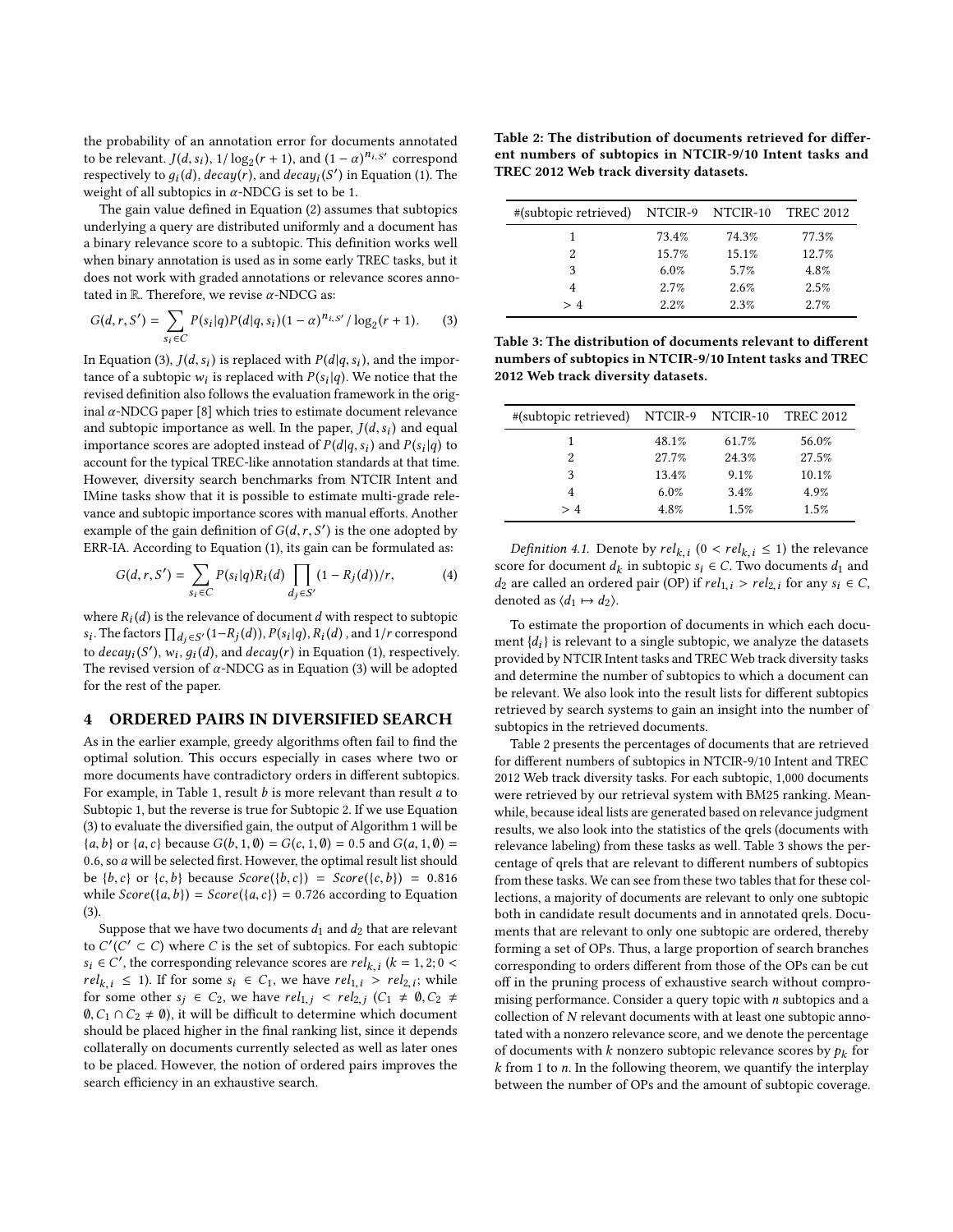<span id="page-4-1"></span>Theorem 4.2. Let relevance scores be <sup>i</sup>. <sup>i</sup>. <sup>d</sup>. random variables with absolutely continuous density with respect to Lebesgue measure, and the distribution of k nonzero subtopics be uniform among the  $\binom{n}{k}$ <br>combinations: the probability that two documents form an OP is combinations; the probability that two documents form an OP is

$$
\mathbb{P}[\text{OP}] = \sum_{k=1}^{n} \frac{p_k^2}{2^{k-1} {n \choose k}}.
$$
 (5)

PROOF. Since the nonzero relevance scores are uniformly distributed among subtopics, the probability that two documents with k nonzero relevance scores have the same subtopics is  $p_k^2$ <br>the relevance scores of the documents are i i d, with ab  $\frac{2}{k}\bigg/\binom{n}{k}$  . If the relevance scores of the documents are <sup>i</sup>. <sup>i</sup>. <sup>d</sup>. with absolutely continuous density, given two documents, the chance that one document has higher relevance scores for all k nonzero relevance scores than the other document is  $\frac{1}{2^{k-1}}$ , which concludes Equation [\(5\)](#page-4-0).  $\Box$ 

Given that most documents only cover one or two subtopics, Theorem [4.2](#page-4-1) suggests that narrow subtopic coverage leads to more OPs, implying that the pruning algorithm is effective.

### 5 PRUNED EXHAUSTIVE SEARCH

In this section, we prove criteria to prune branches without compromising performance, and propose a pruning strategy for a more efficient exhaustive search to obtain the optimal diversified ranking by skipping useless branches.

#### 5.1 Result Clustering to Find Ordered Pairs

While performing an exhaustive search, the candidates in a certain iteration include all the documents except those already selected. As discussed in Section 4, the candidate result documents may be relevant to different subtopics, and only those documents that are relevant to the same group of subtopics form OPs. Therefore, we group documents into different clusters by subtopics. For a certain subset of subtopics  $C'$ , we group all candidate documents that are<br>relevant to and only to all subtopics in  $C'$  into a cluster  $C$ . Each relevant to, and only to, all subtopics in  $C'$  into a cluster  $C$ . Each candidate is assigned to exactly one cluster and can only form an candidate is assigned to exactly one cluster, and can only form an OP with other candidates in the same cluster. The total number of clusters generated by a subtopic set C is:

$$
\sum_{k=0}^{|C|}\binom{|C|}{k}=2^{|C|}
$$

According to Tables 2 and 3, the percentage of documents relevant to more than four subtopics is expected to be less than 5%. Therefore, in actual Web search environments, the number of clusters should be less than  $2^{|C|}$ . Within each cluster, the candidate documents may form a number of OPs. In particular, for those clusters corresponding to only one subtopic, each pair of documents forms an OP. For other clusters, although not all pairs of documents form OPs, finding OPs is efficient since judging whether two documents form an OP only requires comparing their relevance scores for the subtopics involved.

#### 5.2 Candidate Selection for Pruned Search

After clustering candidate documents according to the subtopics they are relevant to and identifying OPs from the clusters, we show in Theorems [5.1](#page-4-2) and [5.2](#page-4-3) that OPs could be adopted to reduce the number of candidates in each iteration of the exhaustive search.

<span id="page-4-2"></span>THEOREM 5.1. Let  $decay(S')$  be a function of the number of doc-<br>nents in S' that are relevant to s. Given an ordered pair  $(d_1 \rightarrow d_2)$ uments in S' that are relevant to  $s_i$ . Given an ordered pair  $\langle d_1 \mapsto d_2 \rangle$ <br>of a subset of subtonics C' if only one document from the set  $\{d_1, d_2\}$ of a subset of subtopics C', if only one document from the set  $\{d_1, d_2\}$ <br>appears in the optimal ranking list, that document should be d. appears in the optimal ranking list, that document should be  $d_1$ .

<span id="page-4-0"></span>PROOF. Consider any list S containing  $d_1$  and a copy of the list  $\tilde{S}$  with  $d_1$  replaced by  $d_2$ . Then

$$
Score(S) = \sum_{l=1}^{|S|} G(d_l, l, S'_l),
$$
  

$$
Score(\tilde{S}) = \sum_{l=1}^{|S|} G(d_l, l, \tilde{S}'_l).
$$

Since both  $d_1$  and  $d_2$  are relevant to the same subset of subtopics, switching  $d_1$  and  $d_2$  will not influence the decay scores of documents ranked lower than the l-th position by hypothesis. Therefore,  $g_i(d)$  is the only element different between  $G(d_1, l, S')$  and  $G(d_2, l, S')$  and we have  $g_i(d_1) \geq g_i(d_2)$  for any s: according to the  $G(d_2, l, S')$  and we have  $g_i(d_1) \geq g_i(d_2)$  for any  $s_i$ , according to the definition of an ordered pair; hence  $Score(S) > Score(S)$ definition of an ordered pair; hence,  $Score(S) \geq Score(\bar{S})$ . ). □

<span id="page-4-3"></span>THEOREM 5.2. Let  $decay_i(S')$  be a monotonically decreasing func-<br>n of the number of documents in  $S'$  that are relevant to sy and let tion of the number of documents in S' that are relevant to  $s_i$ , and let  $deccu(x)$  be monotonically decreasing. Given an ordered nair  $\langle d, \square \rangle$  $decay(\cdot)$  be monotonically decreasing. Given an ordered pair  $\langle d_1 \mapsto$  $d_2$ ) of a subset of subtopics C', if both  $d_1$  and  $d_2$  appear in the optimal<br>ranking list  $d_2$  should be ranked higher than  $d_2$ ranking list,  $d_1$  should be ranked higher than  $d_2$ .

PROOF. Let S<sub>1</sub> be a result list containing an ordered pair  $\langle d_1 \mapsto$  $d_2$ ), where  $d_1$  is ranked at the k-th location, and  $d_2$  is ranked at the *l*-th location with  $k > l$ , as illustrated in Figure [1.](#page-5-0) Switching the location of  $d_1$  and  $d_2$  yields a new result list, and we call it  $S_2$ . We show that  $Score(S_1) > Score(S_2)$ . Let us denote by S' the sub-list ranked bigher than the L-th location which is identical in S. sub-list ranked higher than the  $l$ -th location, which is identical in  $S_1$ and  $S_2$ . We use  $S_{1,k}$  and  $S_{2,k}$  for the sub-lists of documents ranked<br>before the k-th position in S<sub>2</sub> and S<sub>2</sub> respectively; indistinguishably before the  $k$ -th position in  $S_1$  and  $S_2$  respectively; indistinguishably denoted as  $S_{*,k}$ . Then the diversified gain of  $d_1$  and  $d_2$  in  $S_1$  is:

$$
G(d_1, l, S') + G(d_2, k, S_{1,k}) = \sum_{s_i \in C'} w_i \cdot g_i(d_1) \cdot decay_i(S') \cdot decay(l)
$$
  
+ 
$$
\sum_{s_i \in C'} w_i \cdot g_i(d_2) \cdot decay_i(S_{1,k}) \cdot decay(k)
$$

The diversified gain of  $d_1$  and  $d_2$  in  $S_2$  is:

$$
G(d_2, l, S') + G(d_1, k, S_{2,k}) = \sum_{s_i \in C'} w_i \cdot g_i(d_2) \cdot decay_i(S') \cdot decay(l)
$$
  
+ 
$$
\sum_{s_i \in C'} w_i \cdot g_i(d_1) \cdot decay_i(S_{2,k}) \cdot decay(k)
$$

Since both  $d_1$  and  $d_2$  are relevant to the same subtopics, and  $decay_i(S')$ <br>is only related to the number of documents in  $S'$  for each subtopic is only related to the number of documents in *S'*, for each subtopic<br>  $\mathcal{S} \in \mathcal{S}'$  decay  $(S, \cdot) = decay(S, \cdot)$ . The difference between  $\overline{\phantom{a}}$  $s_i \in C'$ ,  $decay_i(S_{1,k}) = decay_i(S_{2,k})$ . The difference between<br>Score(S) and Score(So) is contributed by the diversified gain of d. Score(S<sub>1</sub>) and Score(S<sub>2</sub>) is contributed by the diversified gain of  $d_1$ and  $d_2$ :

$$
G(d_1, l, S') + G(d_2, k, S_{1,k}) - G(d_2, l, S') - G(d_1, k, S_{2,k})
$$
\n(6)

<span id="page-4-4"></span>
$$
= \sum_{s_i \in C'} w_i \cdot g_i(\Delta d) \cdot (decay_i(S') \cdot decay(l) - decay_i(S_{*,k}) \cdot decay(k))
$$

where  $g_i(\Delta d) = (g_i(d_1) - g_i(d_2)) > 0$  by Definition [4.1.](#page-3-1) Since the de-<br>cay functions  $deau(i)$  and  $deau(i)$  are monotonically decreasing cay functions  $decay_i(\cdot)$  and  $decay(\cdot)$  are monotonically decreasing,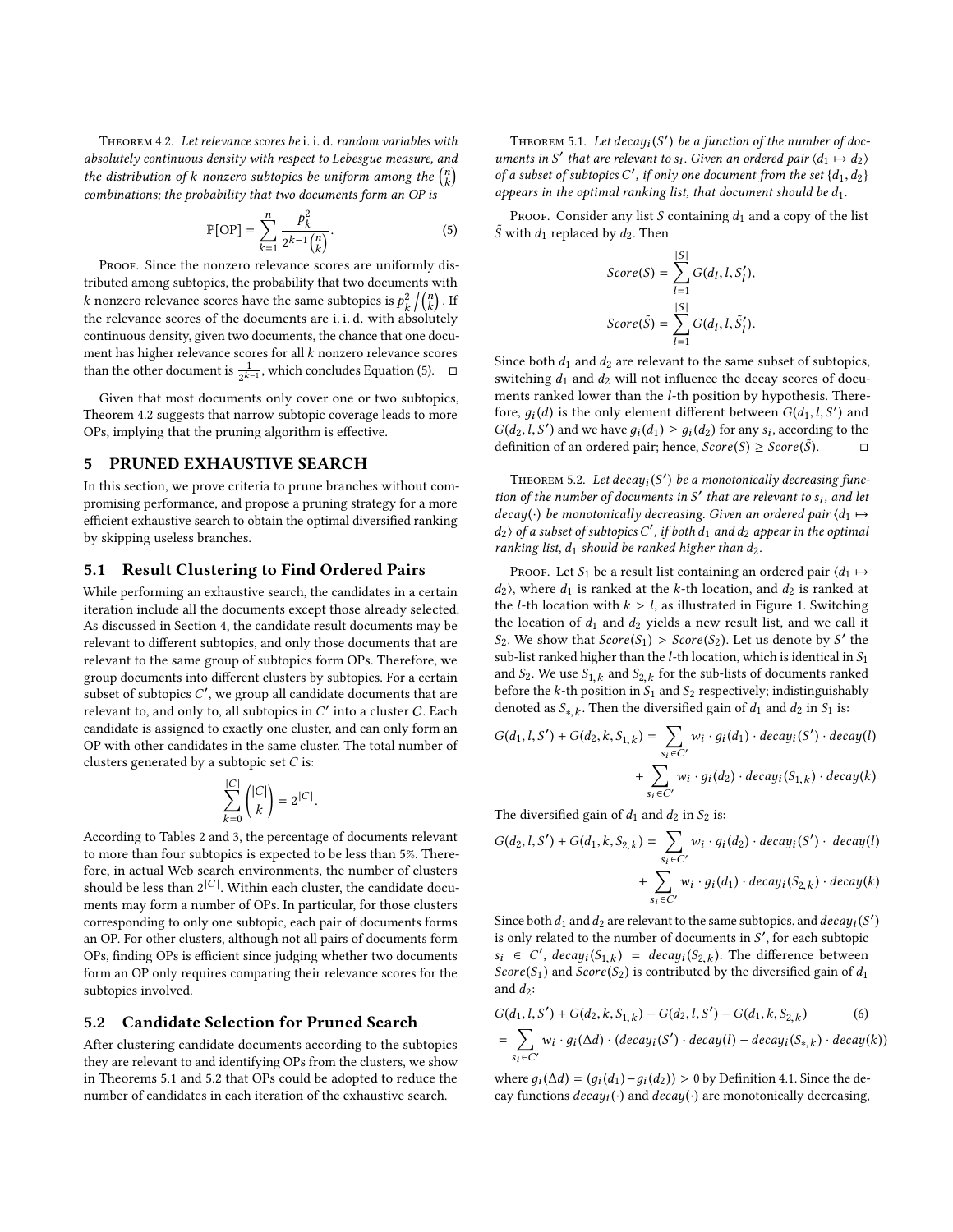with the conditions  $l < k$  and  $S' \subset S_{*,k}$  we get:

$$
\sum_{s_i \in C'} (decay_i(S') \cdot decay(l) - decay_i(S'_2) \cdot decay(k)) > 0
$$

<span id="page-5-0"></span>Therefore, the value of Equation [\(6\)](#page-4-4) is greater than 0, which concludes that  $Score(S_1) > Score(S_2)$ .



Figure 1: Result list  $S_1$  and  $S_2$ .

Theorems [5.1](#page-4-2) and [5.2](#page-4-3) show that if we group documents into clusters of OPs, we can prune branches in the exhaustive search because the order of documents in an OP should be preserved in the optimal result ranking list. That is, if  $\langle d_1 \mapsto d_2 \rangle$ ,  $d_1$  should be selected as a candidate instead of  $d_2$ . Therefore, we propose the following PesOP algorithm (Algorithm 2) to prune the candidate selection process in each exhaustive search iteration. The function select\_candidates generates the set of candidates for a position in an iteration, where each element in the set appears first in all of the OPs containing the element. When a document d from the candidate set is selected for the current position, it is removed from its cluster. Since the candidate selection process in Algorithm 2 only removes the branches that would not lead to the optimal ranking, the PesOP algorithm generates the optimal results as the original exhaustive search algorithm, but with improved efficiency.

## 6 EXPERIMENTS AND DISCUSSIONS

In the experiments, we answer the following research questions:

RQ1. Does the PesOP algorithm outperform the greedy search? RQ2. How efficient is the PesOP algorithm compared with the exhaustive search and greedy search?

### 6.1 Experiment Setups

To answer the above research questions, we collected subtopics submitted in subtopic mining tasks. In the NTCIR-9 INTENT task and NTCIR-10 INTENT-2 task, participants were provided with 100 query topics in each task to mine the subtopics weighted by the importance estimations for each query topic. These tasks were performed by 18 teams, totaling 3,600 query instances. A text retrieval system retrieved initial lists for the top ten subtopics of each in- $\frac{1}{2}$  $\frac{1}{2}$  $\frac{1}{2}$  stance based on SogouT<sup>1</sup>. In addition to these 200 Chinese queries,

```
1https://www.sogou.com/labs/resource/t.php
```

| Algorithm 2: Pruned exhaustive search based on ordered pairs |
|--------------------------------------------------------------|
|--------------------------------------------------------------|

|                | Algoritmm 2. Fruncu exhaustive search based on ordered pairs                                   |
|----------------|------------------------------------------------------------------------------------------------|
|                | Input: The set of initial documents D.                                                         |
|                | $1 \; cluster\_set = \emptyset$                                                                |
| $\overline{2}$ | for $d$ in D do                                                                                |
| 3              | $I_d$ = the index set of intents with $rel_i(d) > 0$                                           |
| 4              | if $I_d \notin cluster\_set$ then                                                              |
| 5              | cluster_set $\leftarrow$ cluster_set $\cup I_d$                                                |
| 6              | end                                                                                            |
| 7              | cluster_set( $I_d$ ) $\leftarrow$ {d}                                                          |
| 8              | end                                                                                            |
| 9              |                                                                                                |
| 10             | Function select_candidates()                                                                   |
| 11             | $candidates = \emptyset$                                                                       |
| 12             | for each $I_d$ in cluster_set do                                                               |
| 13             | $OP\_set(I_d)$ = all OPs in cluster_set(I <sub>d</sub> )                                       |
| 14             | <b>for</b> each d in cluster_set( $I_d$ ) <b>do</b>                                            |
| 15             | if d is never the second element in $OP\_set(I_d)$ then                                        |
| 16             | candidates $\leftarrow$ candidates $\cup \{d\}$                                                |
| 17             | end                                                                                            |
| 18             | end                                                                                            |
| 19             | end                                                                                            |
| 20             | return candidates                                                                              |
| 21             |                                                                                                |
| 22             | <b>Function</b> Recursion $(S, D, returnS)$                                                    |
| 23             | if $S =  L $ then                                                                              |
| 24             | $returns \leftarrow returns \cup S$                                                            |
| 25             | <b>return</b> Score(returnS)                                                                   |
| 26             | end                                                                                            |
| 27             | else                                                                                           |
| 28             | $\mathop{\bf for}\, each\, d\,$ in $D$ $\bf do$                                                |
| 29             | $S \leftarrow S \cup \{d\}$                                                                    |
| 30             | <b>return</b> $Recursion(S, D \setminus \{d\}, returns)$                                       |
| 31             | end                                                                                            |
| 32             | end                                                                                            |
| 33             |                                                                                                |
|                | 34 $maxG = 0$                                                                                  |
|                | 35 $S \leftarrow \emptyset$                                                                    |
|                | 36 for each d in select_candidates do                                                          |
| 37             | return $S \leftarrow \emptyset$                                                                |
| 38             | $curG = Recursion(\lbrace d \rbrace, select\_candidates \setminus \lbrace d \rbrace, returns)$ |
| 39             | if $maxG < curG$ then                                                                          |
| 40             | $maxG \leftarrow curG$                                                                         |
| 41             | $S \leftarrow returnS$                                                                         |
| 42             | end                                                                                            |
| 43             | end                                                                                            |
|                | 44 return $S$                                                                                  |

50 English queries from TREC 2012 Web track diversity task were performed by 29 teams independently, totaling 1,450 English query instances. Initial lists for the top ten subtopics of each instance were retrieved for the top ten subtopics based on ClueWeb09[2](#page-5-2) .

<span id="page-5-2"></span><sup>2</sup><http://lemurproject.org/clueweb09/>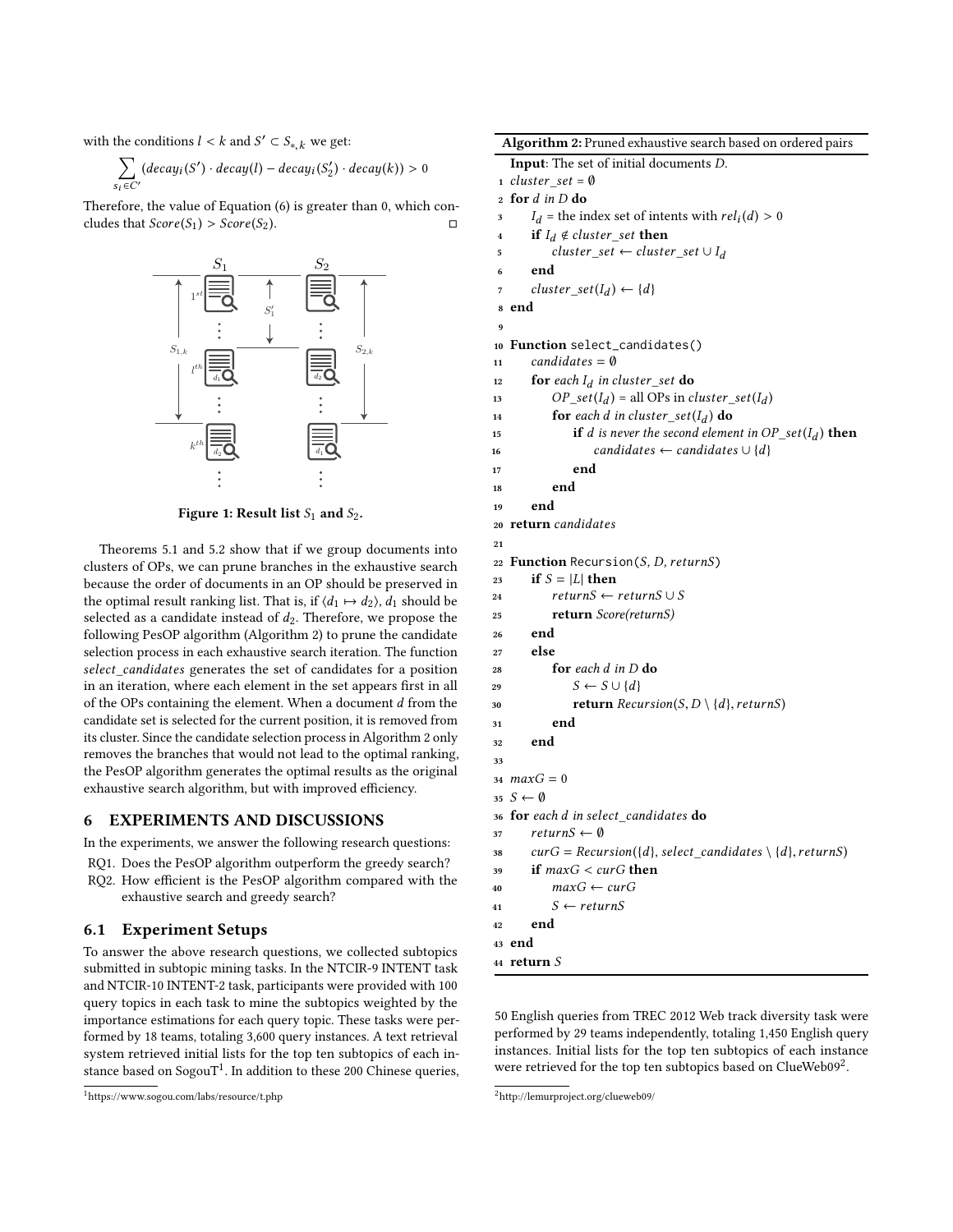Table 4: Percentage of optimal lists generated by IA-Select [\[1\]](#page-7-1), Utility [\[2\]](#page-7-30), xQuAD [\[27\]](#page-7-10), CombSUM [\[19\]](#page-7-29), PM2 [\[10\]](#page-7-24), and PesOP for different queries.

| Dataset  |                 | Required Result List Length L |       |       |       |
|----------|-----------------|-------------------------------|-------|-------|-------|
|          | Algorithm       | 2                             | 3     | 4     | 5     |
|          | PesOP           | 100%                          | 100%  | 100%  | 100%  |
| Chinese  | IA-Select       | 94.0%                         | 86.9% | 79.6% | 71.9% |
| Oueries  | Utility         | 0.10%                         | 0.03% | 0.00% | 0.00% |
| (NTCIR   | xQuAD           | 1.04%                         | 0.42% | 0.39% | 0.39% |
| $-9&10)$ | CombSUM         | 1.06%                         | 0.43% | 0.39% | 0.37% |
|          | PM <sub>2</sub> | 17.5%                         | 8.94% | 4.96% | 2.69% |
|          | PesOP           | 100%                          | 100%  | 100%  | 100%  |
| English  | IA-Select       | 92.8%                         | 82.2% | 71.0% | 59.1% |
| Oueries  | Utility         | 0.00%                         | 0.00% | 0.00% | 0.00% |
| (TREC    | xOuAD           | 2.78%                         | 0.42% | 0.00% | 0.00% |
| 2012)    | CombSUM         | 2.75%                         | 0.45% | 0.00% | 0.00% |
|          | PM <sub>2</sub> | 21.60%                        | 8.54% | 3.61% | 1.74% |

The top 20 documents are labeled with relevance scores. We normalize the relevance score of each document by the maximum score of documents in the same subtopic, which is taken as  $P(d|q, s_i)$  in<br>Equation (3) The subtopics with their weights and their retrieved Equation [\(3\)](#page-3-0). The subtopics with their weights and their retrieved results are taken as the input of all diversified search algorithms (Algorithms 1, 2) to determine which method produces diversified result rankings with higher revised  $\alpha$ -NDCG as described in Equa-tion [\(3\)](#page-3-0), which takes the factor of  $decay_i(S')$  into consideration. The revised  $\alpha$ -NDCG is adopted instead of its original version because  $r$ evised  $\alpha$ -NDCG is adopted instead of its original version because<br>the original  $\alpha$ -NDCG assumes that only binary relevance independent the original  $\alpha$ -NDCG assumes that only binary relevance judgment is available and all subtopics are equally important. Since the most recent benchmark datasets such as TREC Diversity and NTCIR Intent tasks provide multi-grade relevance judgment and subtopic importance estimations, it is natural to extend the measure to fit such graded relevance judgments.

## 6.2 Diversified Result Ranking

With the above experimental settings, we first try to answer the research question RQ1 by investigating how the proposed algorithms work in the diversified ranking task. Since it is costly for the exhaustive search to generate a diversified ranking with  $L > 5$ , we limit the required list length to 2, 3, 4 and 5 to compare the efficiency of the algorithms. Table 4 shows the percentage of query instances for which each algorithm generates optimal ranking lists. The performance of exhaustive search, greedy search (Algorithm 1, with IA-Select [\[1\]](#page-7-1) as an example), Utility method [\[2\]](#page-7-30), xQuAD [\[27\]](#page-7-10), CombSUM [\[19\]](#page-7-29), PM2 [\[10\]](#page-7-24), and PesOP (Algorithm 2) are compared while they are performed on the results retrieved from NTCIR and TREC datasets with our retrieval system.

From Table 4 we can see that with different L and different datasets, the PesOP algorithm generates the optimal results just as the original exhaustive search algorithm does. This agrees with Theorems [5.1](#page-4-2) and [5.2,](#page-4-3) which ensure that removing branches that lead to result lists against existing ordered pairs will not affect the optimality of exhaustive search algorithms. Different from the proposed PesOP algorithm, IA-Select [\[1\]](#page-7-1), Utility [\[2\]](#page-7-30), xQuAD [\[27\]](#page-7-10),

| Table 5: Average time cost per query (in seconds) for diversi- |  |
|----------------------------------------------------------------|--|
| fied document ranking with different retrieval length.         |  |

| Dataset                   | Algorithm                                   | Required Result List Length L |                            |                           |                          |
|---------------------------|---------------------------------------------|-------------------------------|----------------------------|---------------------------|--------------------------|
|                           |                                             | 2                             | 3                          | 4                         | 5                        |
| <b>NTCIR</b><br>$-9 & 10$ | Exhaustive Search<br>Greedy Search<br>PesOP | 0.0260<br>0.0003<br>0.0018    | 4.2660<br>0.0004<br>0.0229 | 724.4<br>0.0004<br>0.6166 | 81283<br>0.0005<br>19.95 |
| TREC<br>2012              | Exhaustive Search<br>Greedy Search<br>PesOP | 0.0224<br>0.0003<br>0.0019    | 3.715<br>0.0003<br>0.0251  | 549.5<br>0.0004<br>0.6918 | 32359<br>0.0005<br>22.91 |

CombSUM [\[19\]](#page-7-29), and PM2 [\[10\]](#page-7-24) fail to obtain optimal results for some cases according to Table 4. IA-Select obtains better results than the other baselines because the diversified search results are evaluated based on the revised  $\alpha$ -NDCG. While selecting a document for the ranking list, IA-Select always chooses the candidate with the largest  $\alpha$ -NDCG value in each step, whereas the other methods choose documents according to other standards, which may be much different from  $\alpha$ -NDCG. Therefore, few of their results can be optimal when evaluated by the revised  $\alpha$ -NDCG. Table 4 also shows that when the length of the required result list increases, the percentage of optimal ranking for IA-Select drops from 94% to 71.9% on Chinese datasets and from 92.8% to 59.1% on English datasets. This reflects the fact that the greedy search targets local optimality. In fact, the xQuAD, CombSUM, and PM2 are also greedy algorithms, but their different evaluation metrics make them hardly comparable with the greedy search and PesOP.

#### 6.3 Efficiency of Algorithms

We investigate the time cost of the proposed algorithm and compare with the exhaustive search and greedy search. Table 5 presents the time cost of the experiments in seconds, as discussed in Section 6.2. All experiments are performed on a Linux server with a 12-core AMD Opteron CPU and 64-Gigabyte memory.

Table 5 shows that the time cost of the original exhaustive search increases quickly as L increases, making it infeasible to obtain a ranking list for larger L. On the other hand, the greedy search runs approximately in linear time. This makes it particularly suitable for situations in which a fast selection of diversified result lists is required. Although the time cost of the PesOP algorithm is higher than that of the greedy algorithm, it is much lower than that of the exhaustive search, and provides the same ranking performance as exhaustive search according to Table 4.

#### 7 CONCLUSION

The problems of generating diversified search results and ideal ranking lists are two important issues in Web search diversification. They have been proven to be NP-Hard, and solutions based on the exhaustive search are impractical. Greedy search strategies have been adopted in prior studies, but the results are non-optimal. In this paper, we propose a pruned exhaustive search algorithm (PesOP) to reduce the complexity of exhaustive search and to generate the optimal ranking list based on findings in diversified search data sets. Pruning strategies are developed based on ordered pairs (OPs),